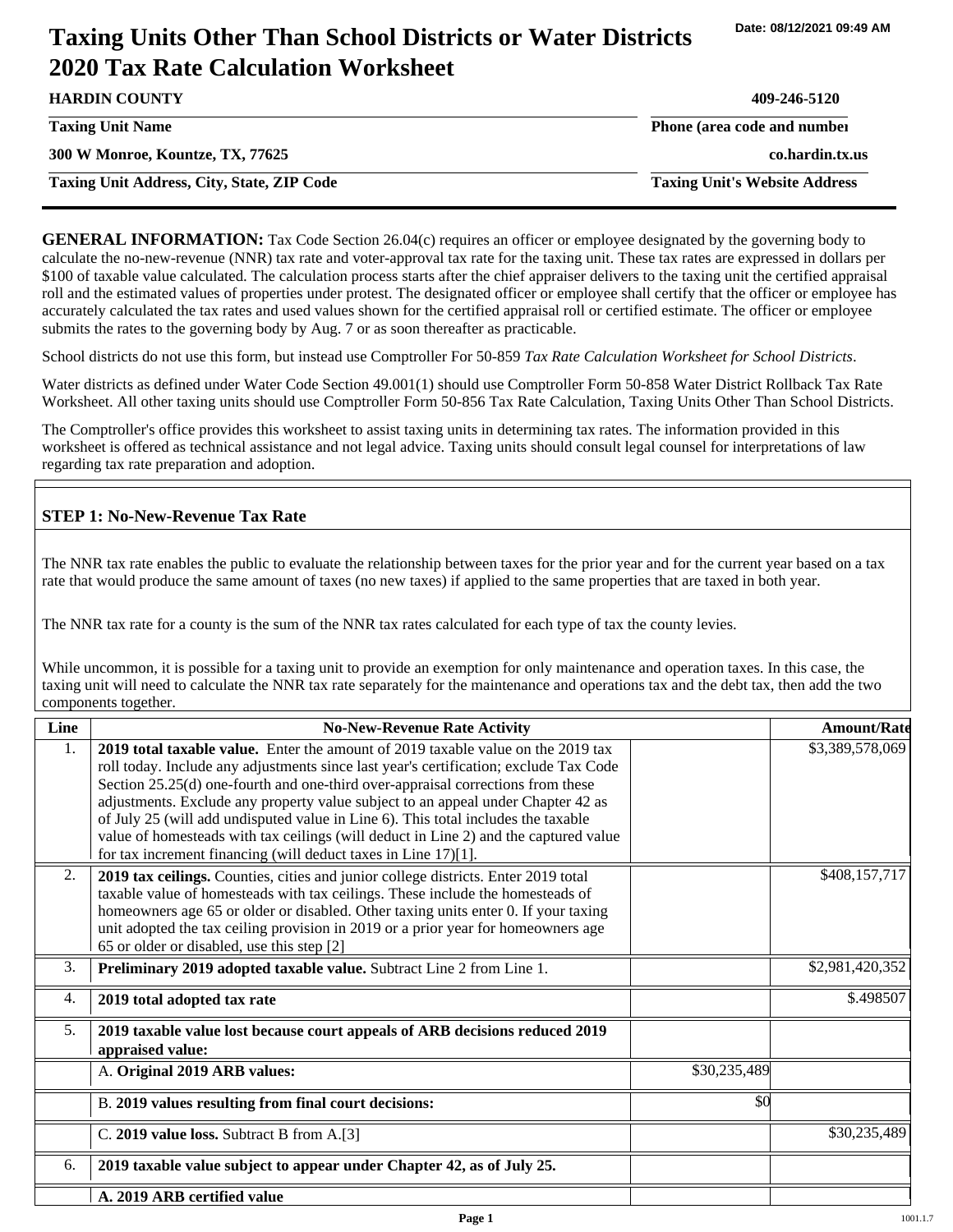| Line | <b>No-New-Revenue Rate Activity</b>                                                                                                                                                                                                                                                                                                                                                                                                                                                |                 | <b>Amount/Rate</b> |
|------|------------------------------------------------------------------------------------------------------------------------------------------------------------------------------------------------------------------------------------------------------------------------------------------------------------------------------------------------------------------------------------------------------------------------------------------------------------------------------------|-----------------|--------------------|
|      |                                                                                                                                                                                                                                                                                                                                                                                                                                                                                    | $\theta$        |                    |
|      | B. 2019 disputed value                                                                                                                                                                                                                                                                                                                                                                                                                                                             | $\Omega$        |                    |
|      | C. 2019 undisputed value. Subtract B from A [4]                                                                                                                                                                                                                                                                                                                                                                                                                                    |                 | $\theta$           |
| 7.   | 2019 Chapter 42-related adjusted values. Add Line 5 and 6                                                                                                                                                                                                                                                                                                                                                                                                                          |                 | 30,235,489         |
| 8.   | 2019 taxable value, adjusted for court-ordered reductions. Add Line 3 and Line<br>7                                                                                                                                                                                                                                                                                                                                                                                                |                 | \$3,011,655,841    |
| 9.   | 2019 taxable value of property in territory the taxing unit deannexed after Jan.<br>1, 2019. Enter the 2019 value of property in deannexed territory.[5]                                                                                                                                                                                                                                                                                                                           |                 | \$0                |
| 10.  | 2019 taxable value lost because property first qualified for an exemption in<br>2020. If the taxing unit increased an original exemption, use the difference between<br>the original exempted amount and the increased exempted amount. Do not include<br>value lost due to freeport, goods-in-transit, temporary disaster exemptions. Note<br>that lowering the amount or percentage of an existing exemption in 2020 does not<br>create a new exemption or reduce taxable value. |                 |                    |
|      | A. Absolute exemptions. Use 2019 market value:                                                                                                                                                                                                                                                                                                                                                                                                                                     | \$968,950       |                    |
|      | B. Partial exemptions. 2020 exemption amount or 2020 percentage exemption<br>times 2019 value:                                                                                                                                                                                                                                                                                                                                                                                     | \$0             |                    |
|      | C. Value loss. Add A and B.[6]                                                                                                                                                                                                                                                                                                                                                                                                                                                     |                 | \$968,950          |
| 11.  | 2019 taxable value lost because property first qualified for agricultural<br>appraisal (1-d or 1-d-1), timber appraisal, recreational/scenic appraisal or<br>public access airport special appraisal in 2020. Use only properties that qualified<br>in 2020 for the first time; do not use properties that qualified in 2019.                                                                                                                                                      |                 |                    |
|      | A. Use 2019 market value:                                                                                                                                                                                                                                                                                                                                                                                                                                                          | \$0             |                    |
|      | B. 2020 productivity or special appraised value:                                                                                                                                                                                                                                                                                                                                                                                                                                   | \$0             |                    |
|      | C. Value loss. Subtract B from A. [7]                                                                                                                                                                                                                                                                                                                                                                                                                                              |                 | \$0                |
| 12.  | Total adjustments for lost value. Add Lines 9, 10C and 11C.                                                                                                                                                                                                                                                                                                                                                                                                                        |                 | \$968,950          |
| 13.  | Adjusted 2019 taxable value. Subtract Line 12 from Line 8                                                                                                                                                                                                                                                                                                                                                                                                                          |                 | \$3,010,686,891    |
| 14.  | Adjusted 2019 taxes. Multiply Line 4 by Line 13 and divide by \$100                                                                                                                                                                                                                                                                                                                                                                                                                |                 | \$15,008,484       |
| 15.  | Taxes refunded for years preceding tax year 2019. Enter the amount of taxes<br>refunded by the district for tax years preceding tax year 2019. Types of refunds<br>include court decisions, Tax Code Section 25.25(b) and (c) corrections and Tax<br>Code Section 31.11 payment errors. Do not include refunds for tax year 2019. This<br>line applies only to tax years preceding tax year 2019. [8]                                                                              |                 | \$48,031           |
| 16.  | Taxes in tax increment financing (TIF) for tax year 2019 Enter the amount of<br>taxes paid into the tax increment fund for a reinvestment zone as agreed by the<br>taxing unit. If the taxing unit has no 2020 captured appraised value in Line 18D,<br>enter $0.9$ ]                                                                                                                                                                                                              |                 | \$0                |
| 17.  | Adjusted 2019 levy with refunds and TIF adjustment. Add Lines 14, and 15,<br>subtract Line 16. [10]                                                                                                                                                                                                                                                                                                                                                                                |                 | \$15,056,515       |
| 18.  | Total 2020 taxable value on the 2020 certified appraisal roll today. This value<br>includes only certified values or certified estimate of values and includes the total<br>taxable value of homesteads with tax ceilings (will deduct in Line 20). These<br>homesteads include homeowners age 65 or older or disabled.[11]                                                                                                                                                        |                 |                    |
|      | <b>A.Certified values</b>                                                                                                                                                                                                                                                                                                                                                                                                                                                          | \$3,556,511,469 |                    |
|      | B. Counties Include railroad rolling stock values certified by the Comptroller's<br>office                                                                                                                                                                                                                                                                                                                                                                                         | \$16, 115, 703  |                    |
|      | C. Pollution control and energy storage system exemption Deduct the value of<br>property exempted for the current tax year for the first time as pollution control or<br>energy storage system property                                                                                                                                                                                                                                                                            | \$0             |                    |
|      | D. Tax increment financing Deduct the 2020 captured appraised value of property<br>taxable by a taxing unit in a tax increment financing zone for which the 2020 taxes<br>will be deposited into the tax increment fund. Do not include any new property<br>value that will be included in Line 23 below.[12]                                                                                                                                                                      | \$0             |                    |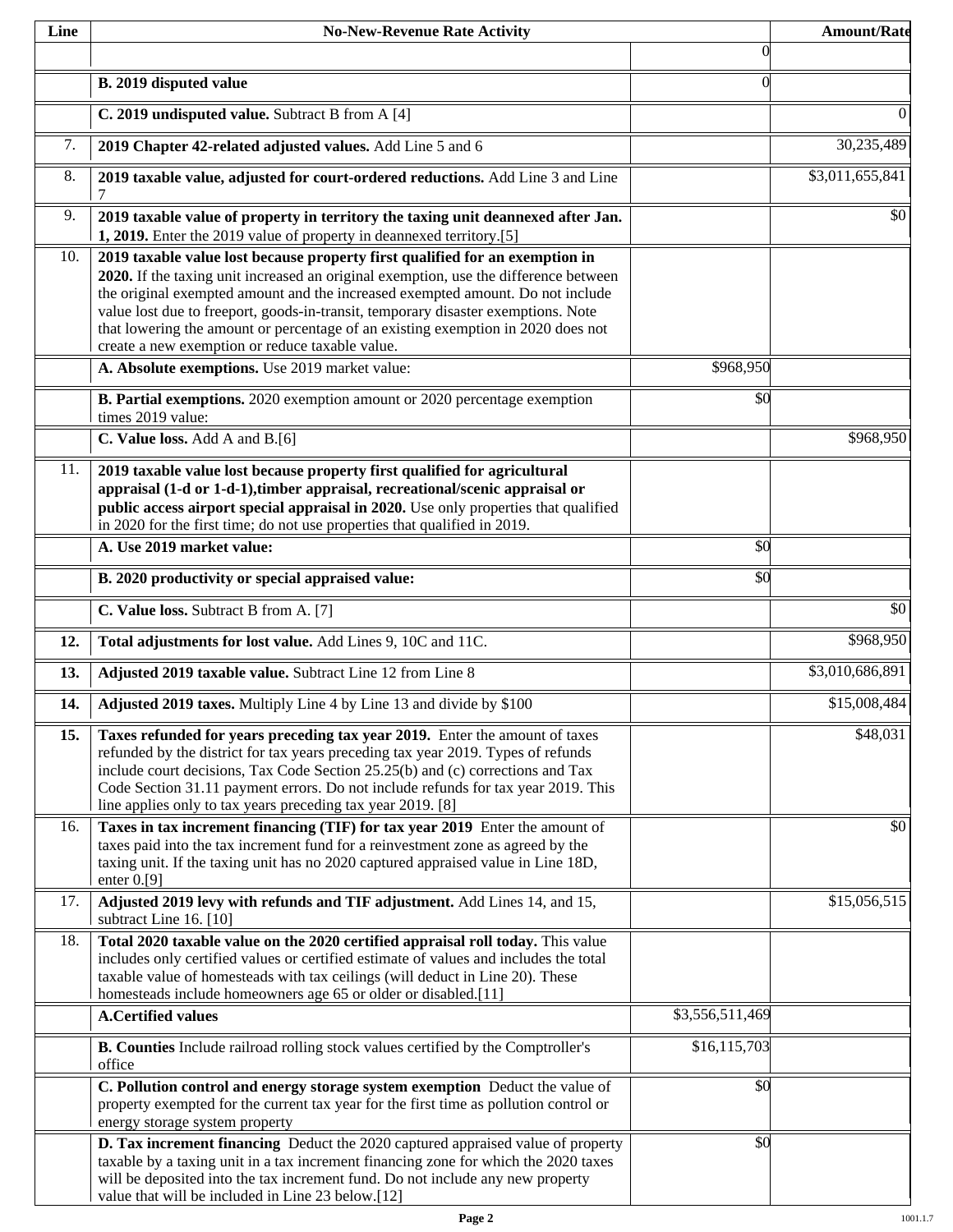| Line | <b>No-New-Revenue Rate Activity</b>                                                                                                                                                                                                                                                                                                                                                                                                                                                                                                                                                                                                                                                                                                                    |                            |             | <b>Amount/Rate</b> |
|------|--------------------------------------------------------------------------------------------------------------------------------------------------------------------------------------------------------------------------------------------------------------------------------------------------------------------------------------------------------------------------------------------------------------------------------------------------------------------------------------------------------------------------------------------------------------------------------------------------------------------------------------------------------------------------------------------------------------------------------------------------------|----------------------------|-------------|--------------------|
|      | E. Total 2020 value Add A and B, then subtract C and D                                                                                                                                                                                                                                                                                                                                                                                                                                                                                                                                                                                                                                                                                                 |                            |             | \$3,572,627,172    |
| 19.  | Total value of properties under protest or not included on certified appraisal<br>roll. [13]                                                                                                                                                                                                                                                                                                                                                                                                                                                                                                                                                                                                                                                           |                            |             |                    |
|      | A. 2020 taxable value of properties under protest The chief appraiser certifies a<br>list of properties still under ARB protest. The list shows the appraisal district's<br>value and the taxpayer's claimed value, if any, or an estimate of the value if the<br>taxpayer wins. For each of the properties under protest, use the lowest of these<br>values. Enter the total value under protest [14]                                                                                                                                                                                                                                                                                                                                                 |                            | \$9,707,430 |                    |
|      | B. 2020 value of properties not under protest or included on certified appraisal<br>roll. The chief appraiser gives taxing units a list of those taxable properties that the<br>chief appraiser knows about but are not included in the appraisal roll certification.<br>These properties also are not on the list of properties that are still under protest. On<br>this list of properties, the chief appraiser includes the market value, appraised value<br>and exemptions for the preceding year and a reasonable estimate of the market<br>value, appraised value and exemptions for the current year. Use the lower market,<br>appraised or taxable value (as appropriate). Enter the total value of property not on<br>the certified roll.[15] |                            | \$0         |                    |
|      | C. Total value under protest or not certified. Add A and B.                                                                                                                                                                                                                                                                                                                                                                                                                                                                                                                                                                                                                                                                                            |                            |             | \$9,707,430        |
| 20.  | 2020 tax ceilings. Counties, cities and junior colleges enter 2020 total taxable value<br>of homesteads with tax ceilings. These include the homesteads of homeowners age<br>65 or older or disabled. Other taxing units enter 0. If your taxing unit adopted the<br>tax ceiling provision in 2019 or a prior year for homeowners age 65 or older or<br>disabled, use this step. [16]                                                                                                                                                                                                                                                                                                                                                                  |                            |             | \$444,022,537      |
| 21.  | 2020 total taxable value. Add Lines 18E and 19C. Subtract Line 20C. [17]                                                                                                                                                                                                                                                                                                                                                                                                                                                                                                                                                                                                                                                                               |                            |             | \$3,138,312,065    |
| 22.  | Total 2020 taxable value of properties in territory annexed after Jan. 1, 2019.<br>Include both real and personal property. Enter the 2020 value of property in<br>territory annexed. [18]                                                                                                                                                                                                                                                                                                                                                                                                                                                                                                                                                             |                            |             | \$0                |
| 23.  | Total 2020 taxable value of new improvements and new personal property<br>located in new improvements. New means the item was not on the appraisal roll in<br>2019. An improvement is a building, structure, fixture or fence erected on or affixed<br>to land. New additions to existing improvements may be included if the appraised<br>value can be determined. New personal property in a new improvement must have<br>been brought into the taxing unit after Jan. 1, 2019 and be located in a new<br>improvement. New improvements do include property on which a tax abatement<br>agreement has expired for 2020. [19]                                                                                                                         |                            |             | \$67,728,985       |
| 24.  | Total adjustments to the 2020 taxable value. Add Lines 22 and 23.                                                                                                                                                                                                                                                                                                                                                                                                                                                                                                                                                                                                                                                                                      |                            |             | \$67,728,985       |
| 25.  | Adjusted 2020 taxable value. Subtract Line 24 from Line 21.                                                                                                                                                                                                                                                                                                                                                                                                                                                                                                                                                                                                                                                                                            |                            |             | \$3,070,583,080    |
| 26.  | 2020 NNR tax rate. Divide Line 17 by Line 25 and multiply by \$100. [20]                                                                                                                                                                                                                                                                                                                                                                                                                                                                                                                                                                                                                                                                               |                            |             | \$.490347 / \$100  |
| 27.  | <b>COUNTIES ONLY.</b> Add together the NNR tax rates for each type of tax the<br>county levies. The total is the 2020 county NNR tax rate [21]                                                                                                                                                                                                                                                                                                                                                                                                                                                                                                                                                                                                         |                            |             | \$.570506/\$100    |
|      | [1]Tex. Tax Code Section                                                                                                                                                                                                                                                                                                                                                                                                                                                                                                                                                                                                                                                                                                                               | [2]Tex. Tax Code Section   |             |                    |
|      | [3]Tex. Tax Code Section                                                                                                                                                                                                                                                                                                                                                                                                                                                                                                                                                                                                                                                                                                                               | [4] Tex. Tax Code Section  |             |                    |
|      | [5] Tex. Tax Code Section                                                                                                                                                                                                                                                                                                                                                                                                                                                                                                                                                                                                                                                                                                                              | [6]Tex. Tax Code Section   |             |                    |
|      | [7] Tex. Tax Code Section                                                                                                                                                                                                                                                                                                                                                                                                                                                                                                                                                                                                                                                                                                                              | [8]Tex. Tax Code Section   |             |                    |
|      | [9]Tex. Tax Code Section                                                                                                                                                                                                                                                                                                                                                                                                                                                                                                                                                                                                                                                                                                                               | [10]Tex. Tax Code Section  |             |                    |
|      | [11]Tex. Tax Code Section                                                                                                                                                                                                                                                                                                                                                                                                                                                                                                                                                                                                                                                                                                                              | [12] Tex. Tax Code Section |             |                    |
|      | [13] Tex. Tax Code Section                                                                                                                                                                                                                                                                                                                                                                                                                                                                                                                                                                                                                                                                                                                             | [14] Tex. Tax Code Section |             |                    |

**[15]Tex. Tax Code Section [16]Tex. Tax Code Section** 

**[17]Tex. Tax Code Section [18]Tex. Tax Code Section** 

**[19]Tex. Tax Code Section [20]Tex. Tax Code Section** 

**[21]Tex. Tax Code Section**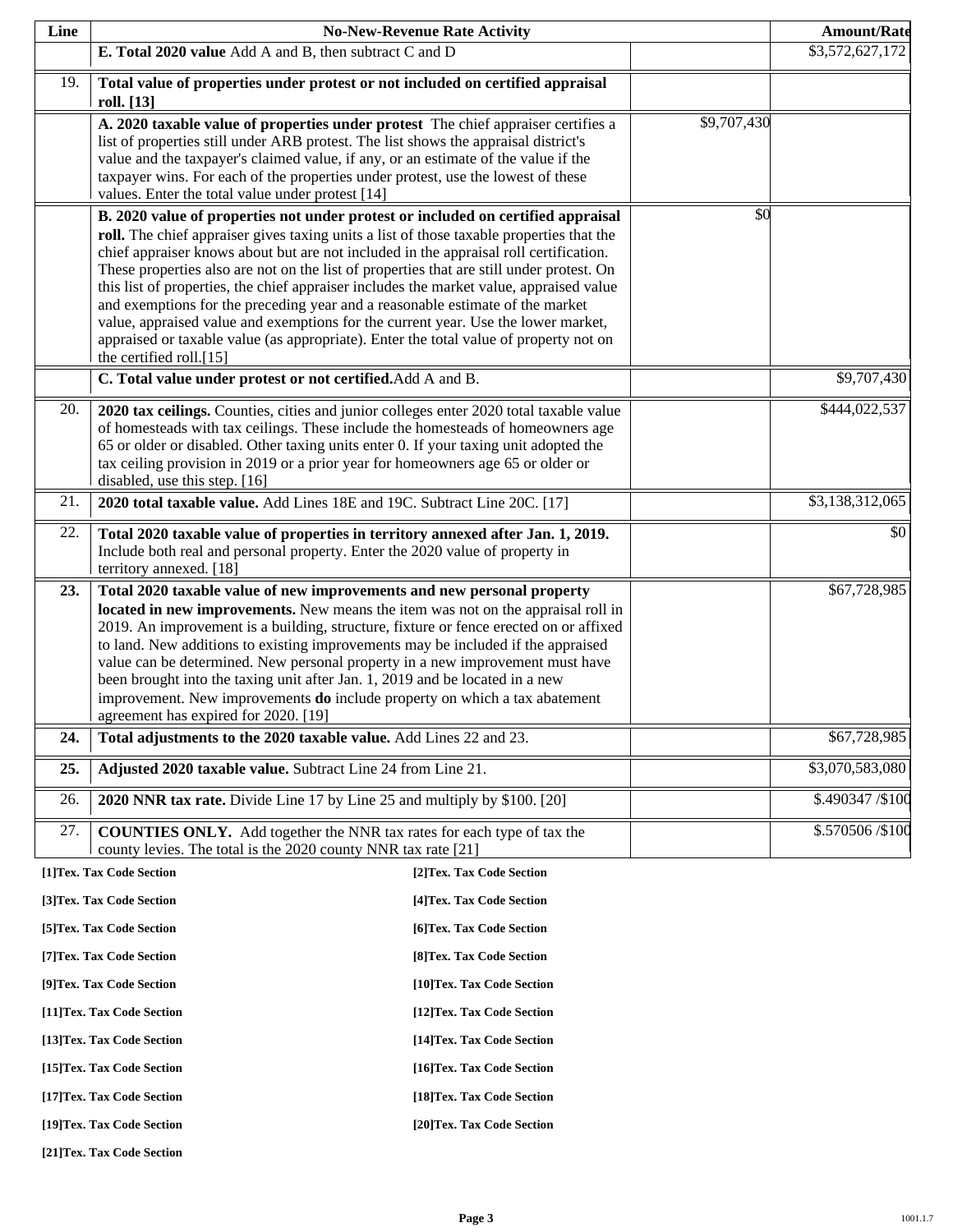# STEP 2: Voter-Approval Tax Rate

The voter-approval tax rate is the highest tax rate that a taxing unit may adopt without holding an election to seek voter approval of the rate. The voter-approval tax rate is split into two separate rates:

1. **Maintenance and Operations (M&O) Tax Rate:** The M&O portion is the tax rate that is needed to raise the same amount of taxes that the taxing unit levied in the prior year plus the applicable percentage allowed by law. This rate accounts for such things as salaries, utilities and day-to-day operations.

2. **Debt Rate:** The debt rate includes the debt service necessary to pay the taxing unit's debt payments in the coming year. This rate accounts for principal and interest on bonds and other debt secured by property tax revenue.

The voter-approval tax rate for a county is the sum of the voter-approval tax rates calculated for each type of tax the county levies. In most cases the voter-approval tax rate exceeds the no-new-revenue tax rate, but occasionally decreases in a taxing units debt service will cause the NNR tax rate to be higher than the voter-approval tax rate.

| Line | <b>Voter Approval Tax Rate Activity</b>                                                                                                                                                                                                                                                                                                                                                                                                                                                                                                                                                                                                                                        |          | <b>Amount/Rate</b> |
|------|--------------------------------------------------------------------------------------------------------------------------------------------------------------------------------------------------------------------------------------------------------------------------------------------------------------------------------------------------------------------------------------------------------------------------------------------------------------------------------------------------------------------------------------------------------------------------------------------------------------------------------------------------------------------------------|----------|--------------------|
| 28.  | 2019 M&O tax rate. Enter the 2019 M&O tax rate.                                                                                                                                                                                                                                                                                                                                                                                                                                                                                                                                                                                                                                |          | \$.488291          |
| 29.  | 2019 taxable value, adjusted for actual and potential court-ordered<br>adjustments. Enter the amount in Line 8 of the No-New-Revenue Tax Rate<br>Worksheet.                                                                                                                                                                                                                                                                                                                                                                                                                                                                                                                    |          | 3,011,655,841      |
| 30.  | Total 2019 M&O levy. Multiply Line 28 by Line 29 and divide by \$100                                                                                                                                                                                                                                                                                                                                                                                                                                                                                                                                                                                                           |          | 14,705,644         |
| 31.  | Adjusted 2019 levy for calculating NNR M&O rate.                                                                                                                                                                                                                                                                                                                                                                                                                                                                                                                                                                                                                               |          |                    |
|      | A. 2019 sales tax specifically to reduce property taxes. For cities, counties and<br>hospital districts, enter the amount of additional sales tax collected and spent on<br>M&O expenses in 2019, if any. Other taxing units, enter 0. Counties must exclude<br>any amount that was spent for economic development grants from the amount of<br>sales tax spent                                                                                                                                                                                                                                                                                                                |          |                    |
|      | B. M&O taxes refunded for years preceding tax year 2019. Enter the amount of<br>M&O taxes refunded in the preceding year for taxes before that year. Types of<br>refunds include court decisions, Tax Code Section 25.25(b) and (c) corrections and<br>Tax Code Section 31.11 payment errors. Do not include refunds for tax year 2019.<br>This line applies only to tax years preceding tax year 2019                                                                                                                                                                                                                                                                         | 47,047   |                    |
|      | C. 2019 taxes in TIF: Enter the amount of taxes paid into the tax increment fund<br>for a reinvestment zone as agreed by the taxing unit. If the taxing unit has no 2020<br>captured appraised value in Line 18D, enter 0                                                                                                                                                                                                                                                                                                                                                                                                                                                      | 0        |                    |
|      | D. 2019 transferred function: If discontinuing all of a department, function or<br>activity and transferring it to another taxing unit by written contract, enter the<br>amount spent by the taxing unit discontinuing the function in the 12 months<br>preceding the month of this calculation. If the taxing unit did not operate this<br>function for this 12-month period, use the amount spent in the last full fiscal year in<br>which the taxing unit operated the function. The taxing unit discontinuing the<br>function will subtract this amount in E below. The taxing unit receiving the function<br>will add this amount in E below. Other taxing units enter 0. | $\Omega$ |                    |
|      | E. 2019 M&O levy adjustments. Add A and B, then subtract C. For taxing unit<br>with D, subtract if discontinuing function and add if receiving function                                                                                                                                                                                                                                                                                                                                                                                                                                                                                                                        | 47,047   |                    |
|      | F. Add Line 30 to 31E.                                                                                                                                                                                                                                                                                                                                                                                                                                                                                                                                                                                                                                                         |          | 14,752,691         |
| 32.  | Adjusted 2020 taxable value. Enter the amount in Line 25 of the No-New-<br>Revenue Tax Rate Worksheet.                                                                                                                                                                                                                                                                                                                                                                                                                                                                                                                                                                         |          | 3,070,583,080      |
| 33.  | 2020 NNR M&O rate (unadjusted) Divide Line 31F by Line 32 and multiply by<br>\$100.                                                                                                                                                                                                                                                                                                                                                                                                                                                                                                                                                                                            |          | 0.480452           |
| 34.  | Rate adjustment for state criminal justice mandate.                                                                                                                                                                                                                                                                                                                                                                                                                                                                                                                                                                                                                            |          |                    |
|      | A. 2020 state criminal justice mandate. Enter the amount spent by a county in the<br>previous 12 months providing for the maintenance and operation cost of keeping<br>inmates in county-paid facilities after they have been sentenced. Do not include any<br>state reimbursement received by the county for the same purpose.                                                                                                                                                                                                                                                                                                                                                | 100,940  |                    |
|      | <b>B. 2019 state criminal justice mandate</b> Enter the amount spent by a county in the<br>12 months prior to the previous 12 months providing for the maintenance and<br>operation cost of keeping inmates in county-paid facilities after they have been<br>sentenced. Do not include any state reimbursement received by the county for the<br>same purpose. Enter zero if this is the first time the mandate applies                                                                                                                                                                                                                                                       | 80,325   |                    |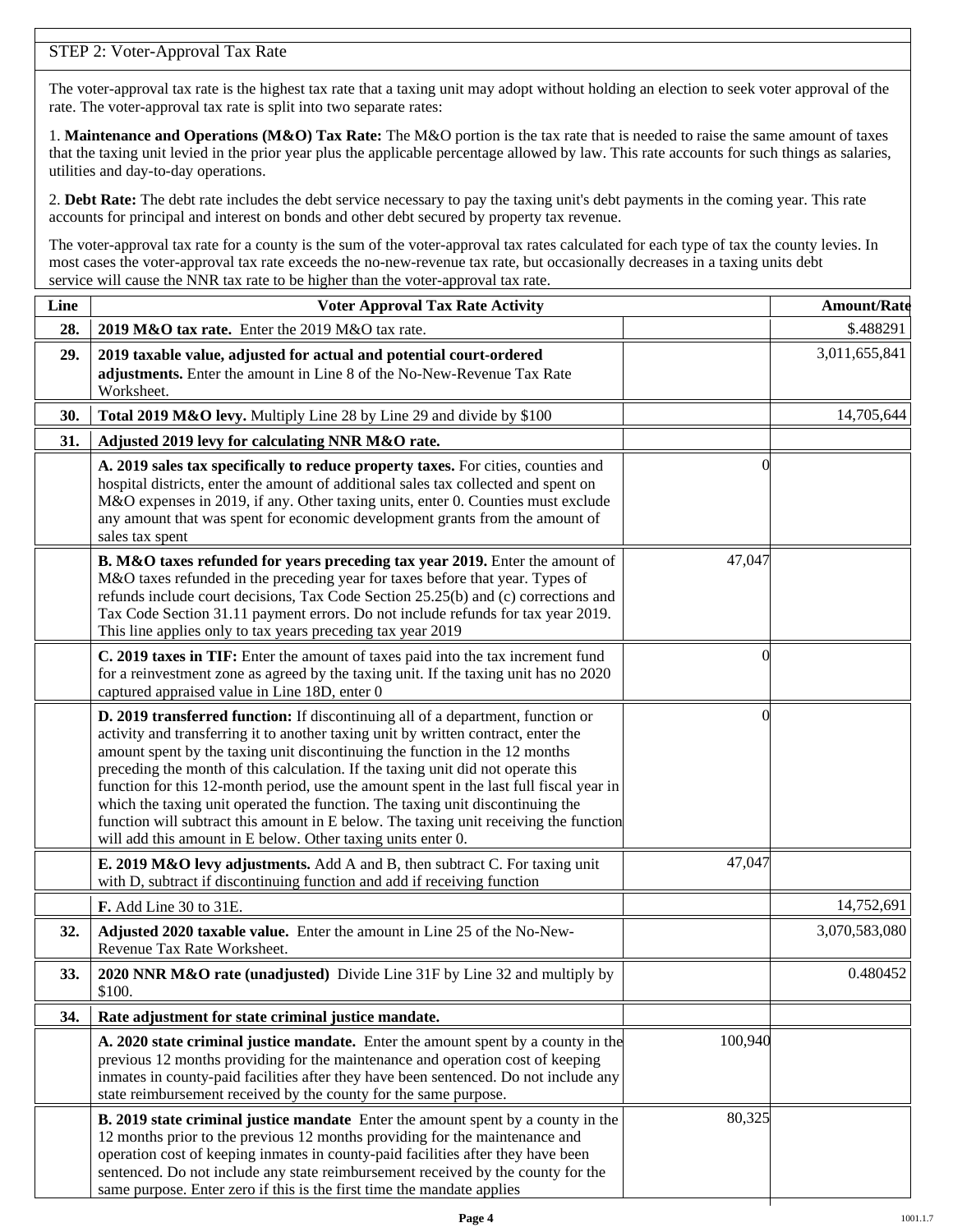| Line | <b>Voter Approval Tax Rate Activity</b>                                                                                                                                                                                                                                                                                                                                                                                                                                                                                                                                                                                                                                                                                                                                                                                                                                                                                                                                                                                                                               |          | <b>Amount/Rate</b> |
|------|-----------------------------------------------------------------------------------------------------------------------------------------------------------------------------------------------------------------------------------------------------------------------------------------------------------------------------------------------------------------------------------------------------------------------------------------------------------------------------------------------------------------------------------------------------------------------------------------------------------------------------------------------------------------------------------------------------------------------------------------------------------------------------------------------------------------------------------------------------------------------------------------------------------------------------------------------------------------------------------------------------------------------------------------------------------------------|----------|--------------------|
|      | C. Subtract B from A and divide by Line 32 and multiply by \$100                                                                                                                                                                                                                                                                                                                                                                                                                                                                                                                                                                                                                                                                                                                                                                                                                                                                                                                                                                                                      | 0.000671 |                    |
|      | <b>D.</b> Enter the rate calculated in C. If not applicable, enter 0.                                                                                                                                                                                                                                                                                                                                                                                                                                                                                                                                                                                                                                                                                                                                                                                                                                                                                                                                                                                                 |          | 0.000671           |
| 35.  | Rate adjustment for indigent health care expenditures                                                                                                                                                                                                                                                                                                                                                                                                                                                                                                                                                                                                                                                                                                                                                                                                                                                                                                                                                                                                                 |          |                    |
|      | A. 2020 indigent health care expenditures Enter the amount paid by a taxing unit<br>providing for the maintenance and operation cost of providing indigent health care<br>for the period beginning on July 1, 2019 and ending on June 30, 2020, less any state<br>assistance received for the same purpose                                                                                                                                                                                                                                                                                                                                                                                                                                                                                                                                                                                                                                                                                                                                                            |          |                    |
|      | B. 2019 indigent health care expenditures Enter the amount paid by a taxing unit<br>providing for the maintenance and operation cost of providing indigent health care<br>for the period beginning on July 1, 2018 and ending on June 30, 2019, less any state<br>assistance received for the same purpose                                                                                                                                                                                                                                                                                                                                                                                                                                                                                                                                                                                                                                                                                                                                                            |          |                    |
|      | C. Subtract B from A and divide by Line 32 and multiply by \$100                                                                                                                                                                                                                                                                                                                                                                                                                                                                                                                                                                                                                                                                                                                                                                                                                                                                                                                                                                                                      | 0.000000 |                    |
|      | <b>D.</b> Enter the rate calculated in C. If not applicable, enter 0.                                                                                                                                                                                                                                                                                                                                                                                                                                                                                                                                                                                                                                                                                                                                                                                                                                                                                                                                                                                                 |          | 0.000000           |
| 36.  | Rate adjustment for county indigent defense compensation                                                                                                                                                                                                                                                                                                                                                                                                                                                                                                                                                                                                                                                                                                                                                                                                                                                                                                                                                                                                              |          |                    |
|      | A. 2020 indigent defense compensation expenditures Enter the amount paid by a<br>county to provide appointed counsel for indigent individuals for the period<br>beginning on July 1, 2019 and ending on June 30, 2020, less any state grants<br>received by the county for the same purpose                                                                                                                                                                                                                                                                                                                                                                                                                                                                                                                                                                                                                                                                                                                                                                           | 607,914  |                    |
|      | B. 2019 indigent defense compensation expenditures Enter the amount paid by a<br>county to provide appointed counsel for indigent individuals for the period<br>beginning on July 1, 2018 and ending on June 30, 2019, less any state grants<br>received by the county for the same purpose                                                                                                                                                                                                                                                                                                                                                                                                                                                                                                                                                                                                                                                                                                                                                                           | 504,282  |                    |
|      | C. Subtract B from A and divide by Line 32 and multiply by \$100                                                                                                                                                                                                                                                                                                                                                                                                                                                                                                                                                                                                                                                                                                                                                                                                                                                                                                                                                                                                      | 0.003374 |                    |
|      | <b>D.</b> Multiply B by 0.05 and divide by Line 32 and multiply by \$100                                                                                                                                                                                                                                                                                                                                                                                                                                                                                                                                                                                                                                                                                                                                                                                                                                                                                                                                                                                              | 0.000821 |                    |
|      | <b>E.</b> Enter the lessor of C and D. If not applicable, enter 0.                                                                                                                                                                                                                                                                                                                                                                                                                                                                                                                                                                                                                                                                                                                                                                                                                                                                                                                                                                                                    |          | 0.000821           |
| 37.  | Rate adjustment for county hospital expenditures.                                                                                                                                                                                                                                                                                                                                                                                                                                                                                                                                                                                                                                                                                                                                                                                                                                                                                                                                                                                                                     |          |                    |
|      | A. 2020 eligible county hospital expenditures Enter the amount paid by the<br>county or municipality to maintain and operate an eligible county hospital for the<br>period beginning on July 1, 2019 and ending on June 30, 2020                                                                                                                                                                                                                                                                                                                                                                                                                                                                                                                                                                                                                                                                                                                                                                                                                                      |          |                    |
|      | <b>B. 2019 eligible county hospital expenditures</b> Enter the amount paid by the county<br>or municipality to maintain and operate an eligible county hospital for the period<br>beginning on July 1, 2018 and ending on June 30, 2019                                                                                                                                                                                                                                                                                                                                                                                                                                                                                                                                                                                                                                                                                                                                                                                                                               | 0        |                    |
|      | C. Subtract B from A and divide by Line 32 and multiply by \$100                                                                                                                                                                                                                                                                                                                                                                                                                                                                                                                                                                                                                                                                                                                                                                                                                                                                                                                                                                                                      | 0.000000 |                    |
|      | <b>D.</b> Multiply B by 0.08 and divide by Line 32 and multiply by \$100                                                                                                                                                                                                                                                                                                                                                                                                                                                                                                                                                                                                                                                                                                                                                                                                                                                                                                                                                                                              | 0.000000 |                    |
|      | <b>E.</b> Enter the lessor of C and D, if applicable. If not applicable, enter 0.                                                                                                                                                                                                                                                                                                                                                                                                                                                                                                                                                                                                                                                                                                                                                                                                                                                                                                                                                                                     |          | 0.000000           |
| 38.  | Adjusted 2020 NNR M&O rate. Add Lines 33, 34D, 35D, 36E, and 37E.                                                                                                                                                                                                                                                                                                                                                                                                                                                                                                                                                                                                                                                                                                                                                                                                                                                                                                                                                                                                     |          | 0.481944           |
| 39.  | 2020 voter-approval M&O rate. Enter the rate as calculated by the appropriate<br>scenario below.<br>Special Taxing Unit If the taxing unit qualifies as a special taxing unit, multiply<br>Line 38 by 1.08<br>-or-<br>Other Taxing Unit If the taxing unit does not qualify as a special taxing unit,<br>multiply Line 38 by 1.035.<br>-or-<br>Taxing unit affected by disaster declaration If the taxing unit is located in an area<br>declared as disater area, the governing body may direct the person calculating the<br>voter-approval rate to calculate in the manner provided for a special taxing unit.<br>The taxing unit shall continue to calculate the voter-approval rate in this manner<br>until the earlier of 1) the second year in which total taxable value on the certified<br>appraisal roll exceeds the total taxable value of the tax year in which the disaster<br>occurred, and 2) the third tax year after the tax year in which the disaster occurred.<br>If the taxing unit qualifies under this scenario, multiply Line 38 by 1.08. [27] |          | 0.520499           |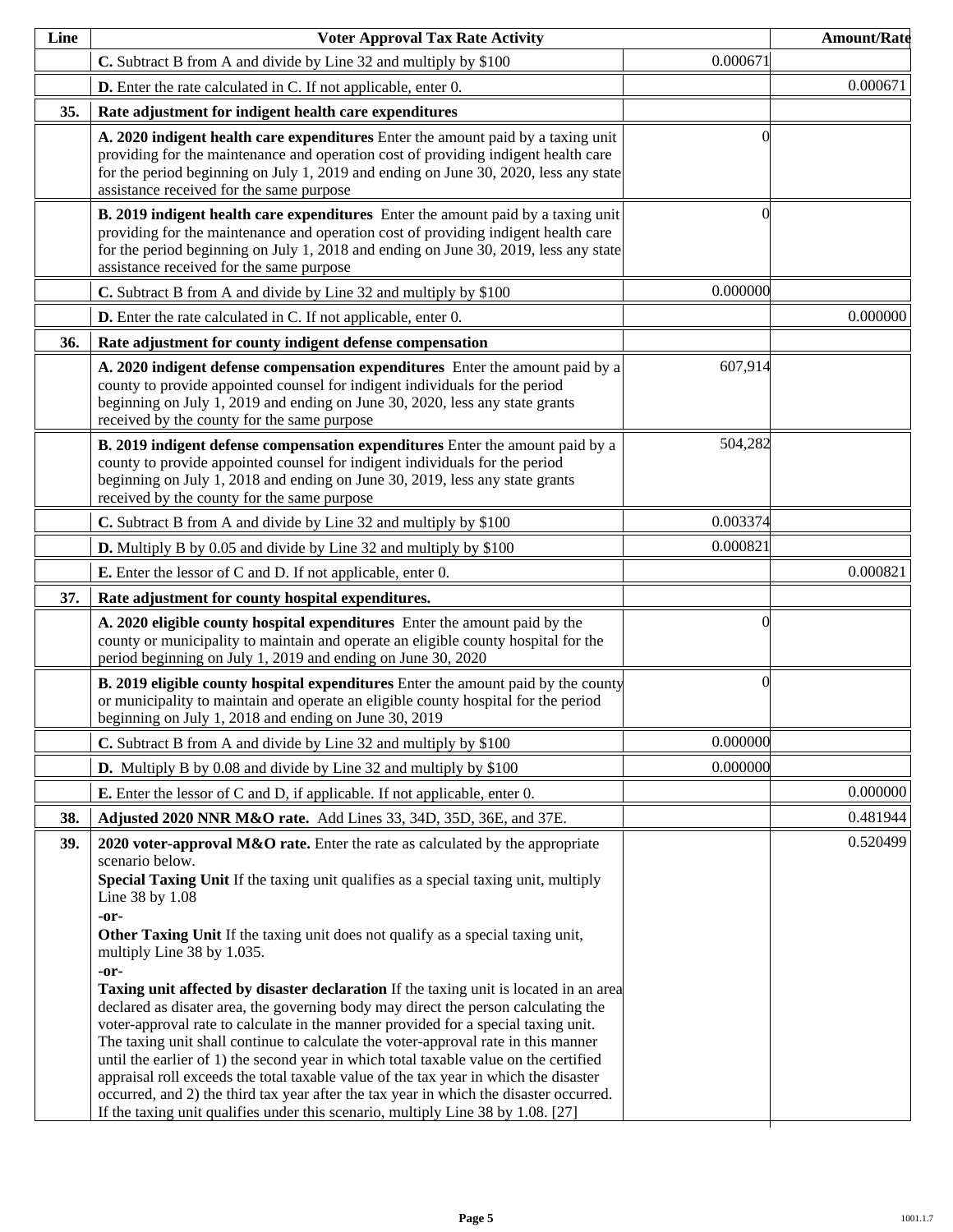| Line | <b>Voter Approval Tax Rate Activity</b>                                                                                                                                                                                                                                                                                                                                             |          | <b>Amount/Rate</b> |
|------|-------------------------------------------------------------------------------------------------------------------------------------------------------------------------------------------------------------------------------------------------------------------------------------------------------------------------------------------------------------------------------------|----------|--------------------|
| 40.  | Total 2020 debt to be paid with property taxes and additional sales tax<br>revenue. Debt means the interest and principal that will be paid on debts that:<br>(1) are paid by property taxes,<br>(2) are secured by property taxes,<br>(3) are scheduled for payment over a period longer than one year, and<br>(4) are not classified in the taxing unit's budget as M&O expenses. |          |                    |
|      | A. Debt also includes contractual payments to other taxing units that have incurred<br>debts on behalf of this taxing unit, if those debts meet the four conditions above.<br>Include only amounts that will be paid from property tax revenue. Do not include<br>appraisal district budget payments.<br>Enter debt amount                                                          | 339,892  |                    |
|      | B. Subtract unencumbered fund amount used to reduce total debt.                                                                                                                                                                                                                                                                                                                     | $\Omega$ |                    |
|      | C. Subtract certified amount spent from sales tax to reduce debt(enter zero if<br>none)                                                                                                                                                                                                                                                                                             |          |                    |
|      | D. Subtract amount paid from other resources                                                                                                                                                                                                                                                                                                                                        | 0        |                    |
|      | E. Adjusted debt Subtract B, C and D from A                                                                                                                                                                                                                                                                                                                                         |          | 339,892            |
| 41.  | Certified 2019 excess debt collections Enter the amount certified by the collector.                                                                                                                                                                                                                                                                                                 |          | $\overline{0}$     |
| 42.  | Adjusted 2020 debt Subtract Line 41 from Line 40E                                                                                                                                                                                                                                                                                                                                   |          | 339,892            |
| 43.  | 2020 anticipated collection rate.                                                                                                                                                                                                                                                                                                                                                   |          |                    |
|      | A. Enter the 2020 anticipated collection rate certified by the collector                                                                                                                                                                                                                                                                                                            | 100.00   |                    |
|      | <b>B.</b> Enter the 2019 actual collection rate                                                                                                                                                                                                                                                                                                                                     | 0.95     |                    |
|      | C. Enter the 2018 actual collection rate                                                                                                                                                                                                                                                                                                                                            | 0.96     |                    |
|      | D. Enter the 2017 actual collection rate                                                                                                                                                                                                                                                                                                                                            | 0.96     |                    |
|      | <b>E.</b> If the anticipated collection rate in A is lower than actual collection rates in B, C<br>and D, enter the lowest collection rate from B, C and D. If the anticipated rate in A<br>is higher than at least one of the rates in the prior three years, enter the rate from A.<br>Note that the rate can be greater than 100%.                                               |          | 100.00             |
| 44.  | 2020 debt adjusted for collections. Divide Line 42 by Line 43E.                                                                                                                                                                                                                                                                                                                     |          | 339,892            |
| 45.  | <b>2020 total taxable value.</b> Enter the amount on Line 21 of the No-New-Revenue<br>Tax Rate Worksheet.                                                                                                                                                                                                                                                                           |          | 3,138,312,065      |
| 46.  | 2020 debt rate Divide Line 44 by Line 45 and multiply by \$100.                                                                                                                                                                                                                                                                                                                     |          | 0.010830           |
| 47.  | 2020 voter-approval tax rate. Add Line 39 and 46.                                                                                                                                                                                                                                                                                                                                   |          | 0.531329           |
| 48.  | <b>COUNTIES ONLY.</b> Add together the voter-approval tax rate for each type of tax<br>the county levies. The total is the 2020 county voter-approval tax rate.                                                                                                                                                                                                                     |          | 0.628792           |
|      | STEP 3 NNR Tax Rate and Voter-Approval Tax Rate Adjustments for Additional Sales tAx to Reduce Property Taxes                                                                                                                                                                                                                                                                       |          |                    |

Cities, counties and hospital districts may levy a sales tax specifically to reduce property taxes. Local voters by election must approve imposing or abolishing the additional sales tax. If approved, the taxing unit must reduce its NNR and voter-approval tax rates to offset the expected sales tax revenue.

This section should only be completed by a county, city or hospital district that is required to adjust its NNR tax rate and/or voterapproval tax rate because it adopted the additional sales tax.

| Line | <b>Additional Sales and Use Tax Worksheet</b>                                                                                                                                                                                                                                                                                                                                                                                                                                                                                                             | <b>Amount/Rate</b> |
|------|-----------------------------------------------------------------------------------------------------------------------------------------------------------------------------------------------------------------------------------------------------------------------------------------------------------------------------------------------------------------------------------------------------------------------------------------------------------------------------------------------------------------------------------------------------------|--------------------|
| 49.  | <b>Taxable sales.</b> For taxing units that adopted the sales tax in November 2019 or May<br>2020, enter the Comptroller's estimate of taxable sales for the previous four<br>quarters. Estimates of taxable sales may be obtained through the Comptroller's<br>Allocation Historical Summary webpage. Taxing units that adopted the sales tax<br>before November 2019, skip this line.                                                                                                                                                                   |                    |
| 50.  | <b>Estimated sales tax revenue.</b> Counties exclude any amount that is or will be spent<br>for economic development grants from the amount of estimated sales tax revenue.<br>Taxing units that adopted the sales tax in November 2019 or in May 2020.<br>Multiply the amount on Line 49 by the sales tax rate (.01, .005 or .0025, as<br>applicable) and multiply the result by .95[34]<br>-or-<br>Taxing units that adopted the sales tax before November 2019. Enter the sales<br>tax revenue for the previous four quarters. Do not multiply by .95. | 0                  |

**[37]Tex. Tax Code Section [38]Tex. Tax Code Section**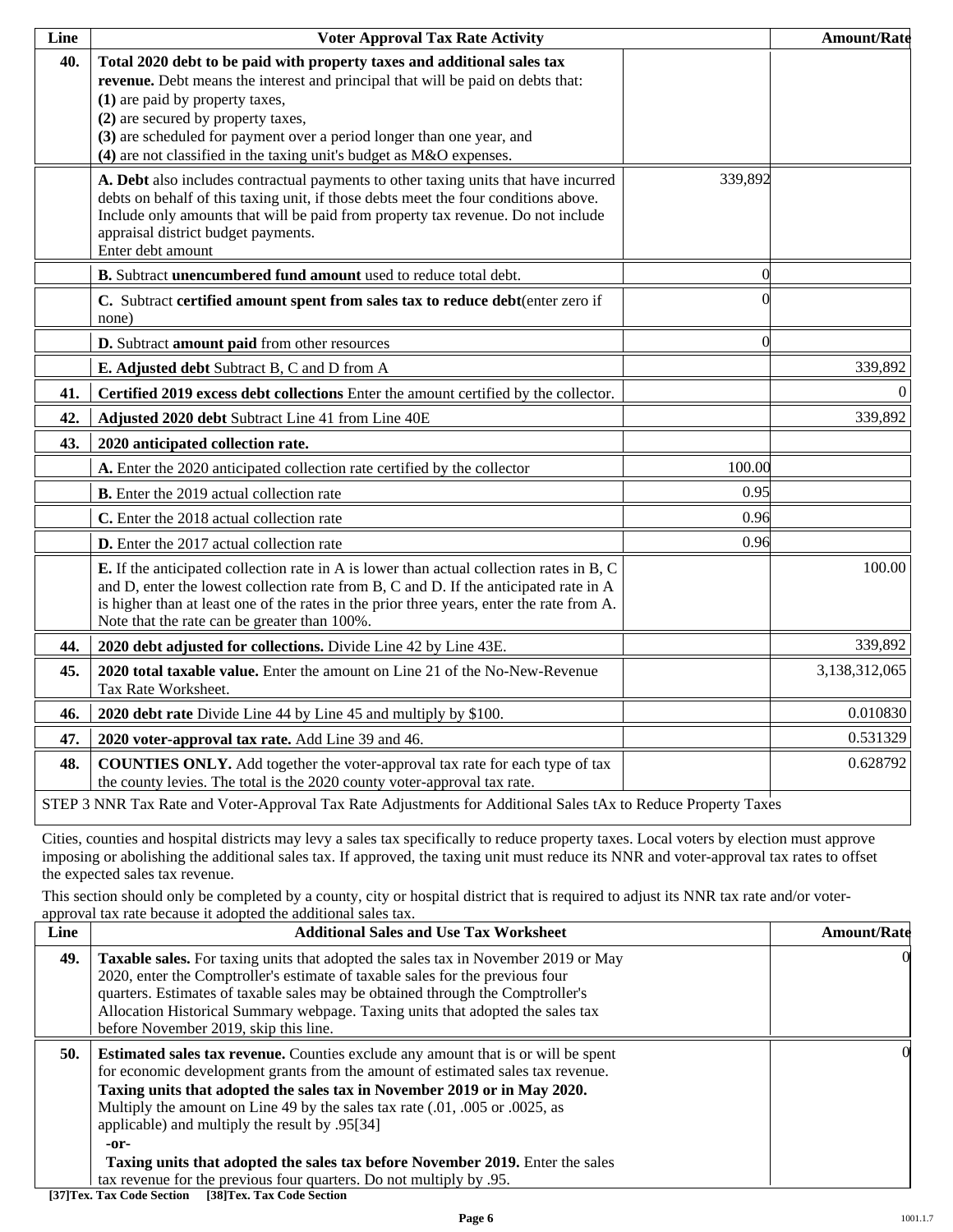| Line | <b>Additional Sales and Use Tax Worksheet</b>                                                                                                                                                                                             | <b>Amount/Rate</b> |
|------|-------------------------------------------------------------------------------------------------------------------------------------------------------------------------------------------------------------------------------------------|--------------------|
| 51.  | <b>2020 total taxable value.</b> Enter the amount from Line 21 of the <i>No-New-Revenue</i><br>Tax Rate Worksheet                                                                                                                         | 3,138,312,065      |
| 52.  | Sales tax adjustment rate. Divide Line 50 by Line 51 and multiply by \$100.                                                                                                                                                               | 0.000000           |
| 53.  | 2020 NNR tax rate, unadjusted for sales tax.[35] Enter the rate from Line 26 or<br>27, as applicable, on the No-New-Revenue Tax Rate Worksheet.                                                                                           | \$.570506          |
| 54.  | 2020 NNR tax rate, adjusted for sales tax.<br>Taxing units that adopted the sales tax in November 2019 or in May 2020.<br>Subtract Line 52 from Line 53. Skip to Line 55 if you adopted the additional sales<br>tax before November 2019. | \$.570506          |
| 55.  | 2020 voter-approval tax rate, unadjusted for sales tax. [36] Enter the rate from<br>Line 47 or Line 48 as applicable, of the Voter-Approval Tax Rate Worksheet                                                                            | 0.628792           |
| 56.  | 2020 voter-approval tax rate, adjusted for sales tax.<br><b>Subtract Line 52 from Line 55.</b>                                                                                                                                            | 0.628792           |
|      | STEP 4: Additional Rollback Protection for Pollution Control                                                                                                                                                                              |                    |

A taxing unit may raise its rate for M&O funds used to pay for a facility, device or method for the control of air, water or land pollution. This includes any land, structure, building, installation, excavation, machinery, equipment or device that is used, constructed, acquired or installed wholly or partly to meet or exceed pollution control requirements. The taxing units expenses are those necessary to meet the requirements of a permit issued by the Texas Commission on Environmental Quality (TCEQ). The taxing unit must provide the tax assessor with a copy of the TCEQ letter of determination that states the portion of the cost of the installation for pollution control.

This section should only by completed by a taxing unit that uses M&O funds to pay for a facility, device or method for the control of air, water or land pollution.

| Line | Activity                                                                                                                                                                                                                                        | <b>Amount/Rate</b> |
|------|-------------------------------------------------------------------------------------------------------------------------------------------------------------------------------------------------------------------------------------------------|--------------------|
| 57.  | Certified expenses from the Texas Commission on Environmental Quality (TCEQ).[6] Enter the<br>amount certified in the determination letter from TCEQ. The taxing unit shall provide its tax assessor<br>collector with a copy of the letter.[7] | \$0                |
| 58.  | <b>2020 total taxable value.</b> Enter the amount from Line 21 of the <i>No-New-Revenue Tax Rate Worksheet</i>                                                                                                                                  | \$3,138,312,065    |
| 59.  | <b>Additional rate for pollution control.</b> Divide Line 57 by Line 58 and multiply by \$100.                                                                                                                                                  | 0.000000           |
| 60.  | 2020 voter-approval tax rate, adjusted for pollution control. Add Line 59 to one of the following lines<br>(as applicable): Line 47, Line 48 (counties) or Line 56 (taxing units with the additional sales tax).                                | 0.628792           |
|      | [37] Tex. Tax Code Section<br>[38]Tex. Tax Code Section                                                                                                                                                                                         |                    |